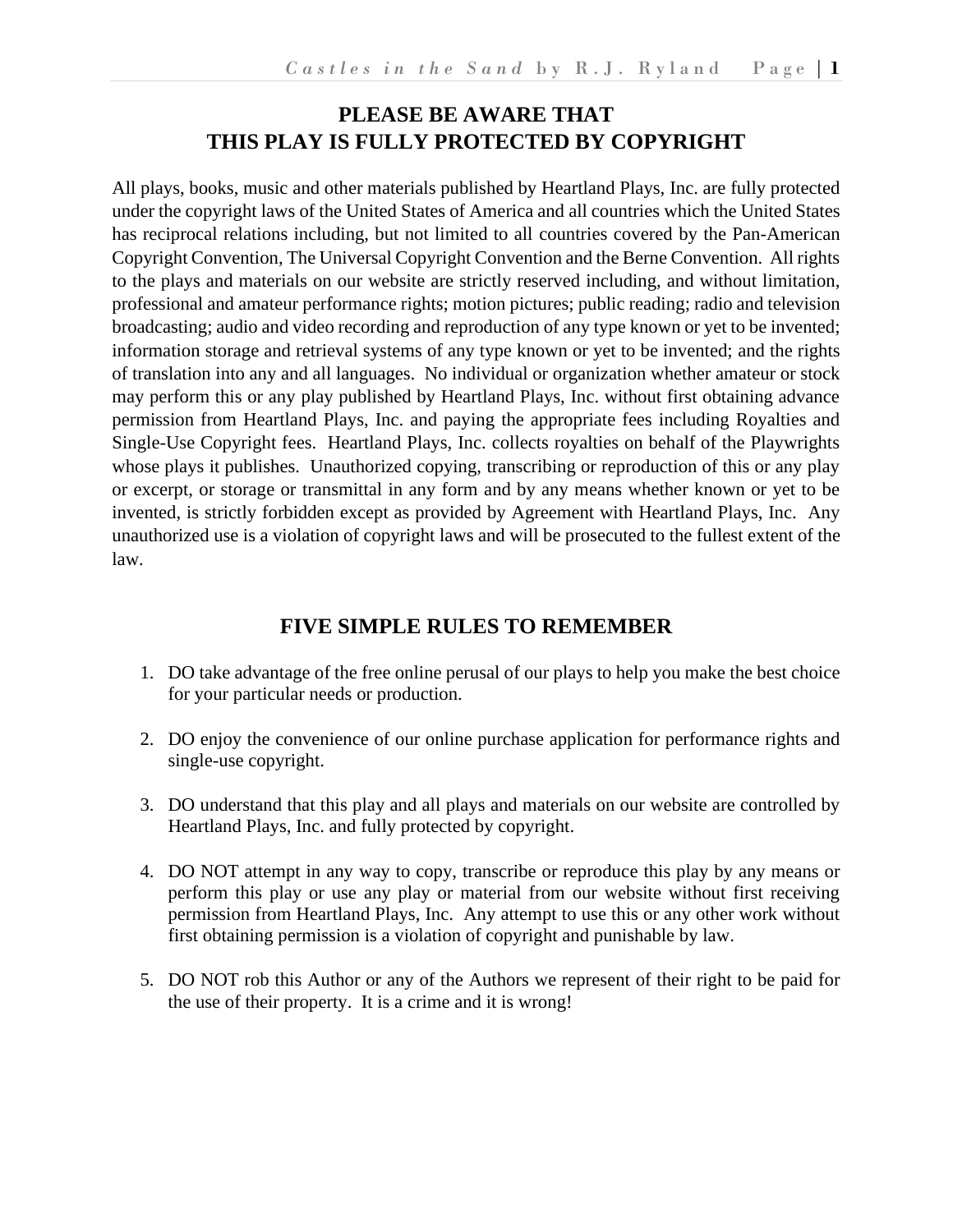**Product Code YA805-SP**

# Castles in the Sand By R.J. Ryland

**ALL RIGHTS RESERVED REPRODUCTION WITHOUT SPECIFIC WRITTEN PERMISSION PROHIBITED**

> **Performance Rights Available Exclusively through Heartland Plays, Inc. at heartlandplays.com playsnow@heartlandplays.com customer service: 406-431-7680**

> > **Copyright © 2021 by Rebecca Ryland**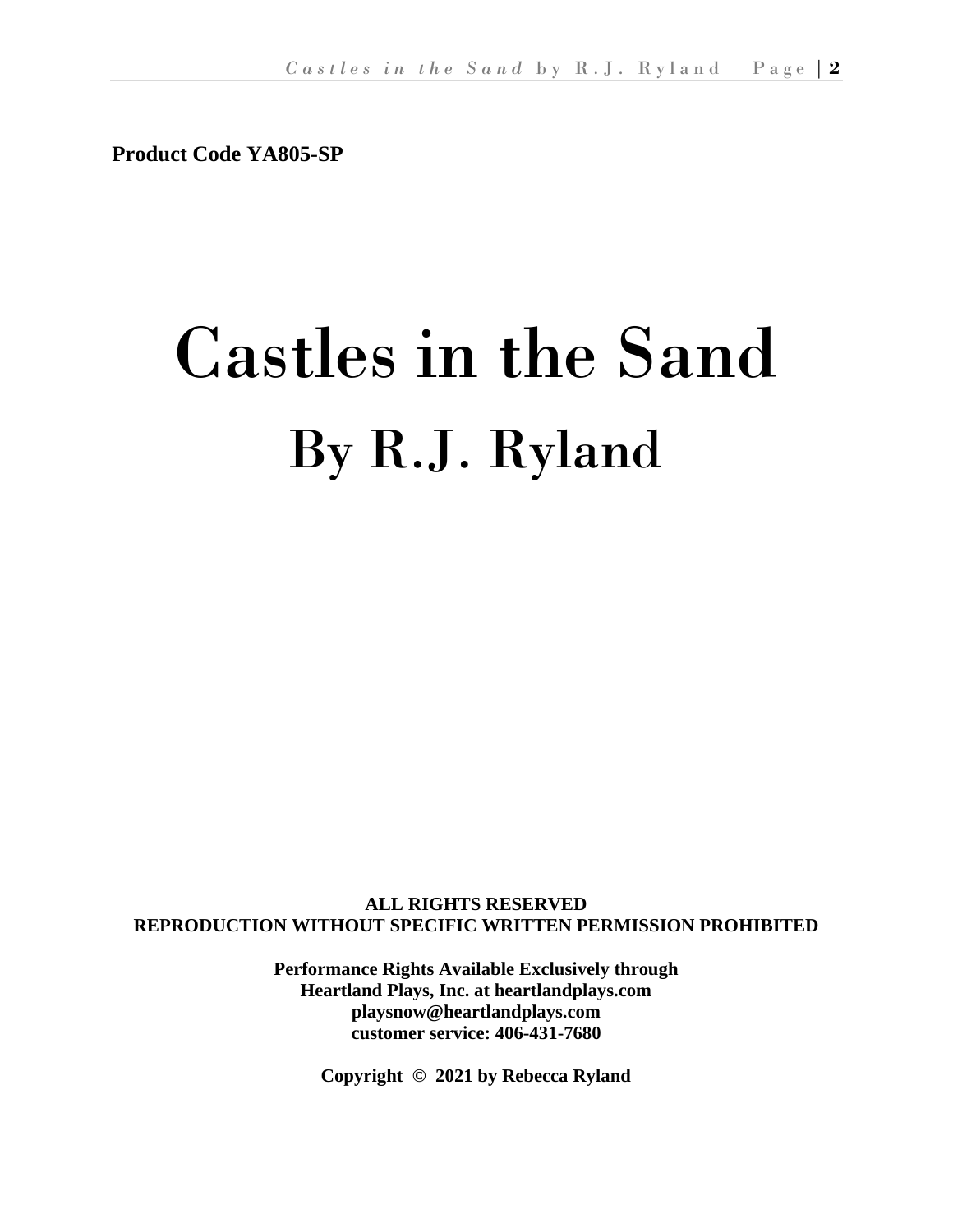# CASTLES IN THE SAND By R.J. Ryland

# **CHARACTERS**

Sam: *a teen boy age 14-17* Lennie: *a younger teen; any gender*

## **SETTING**

*Present; a sandy beach*

#### **PRODUCTION NOTE:**

*The illusion of Sam standing in a waist-deep in hole can be achieved by creating a short sandcolored wall or covering traffic cones with sand-colored cloths with Sam kneeling inside.*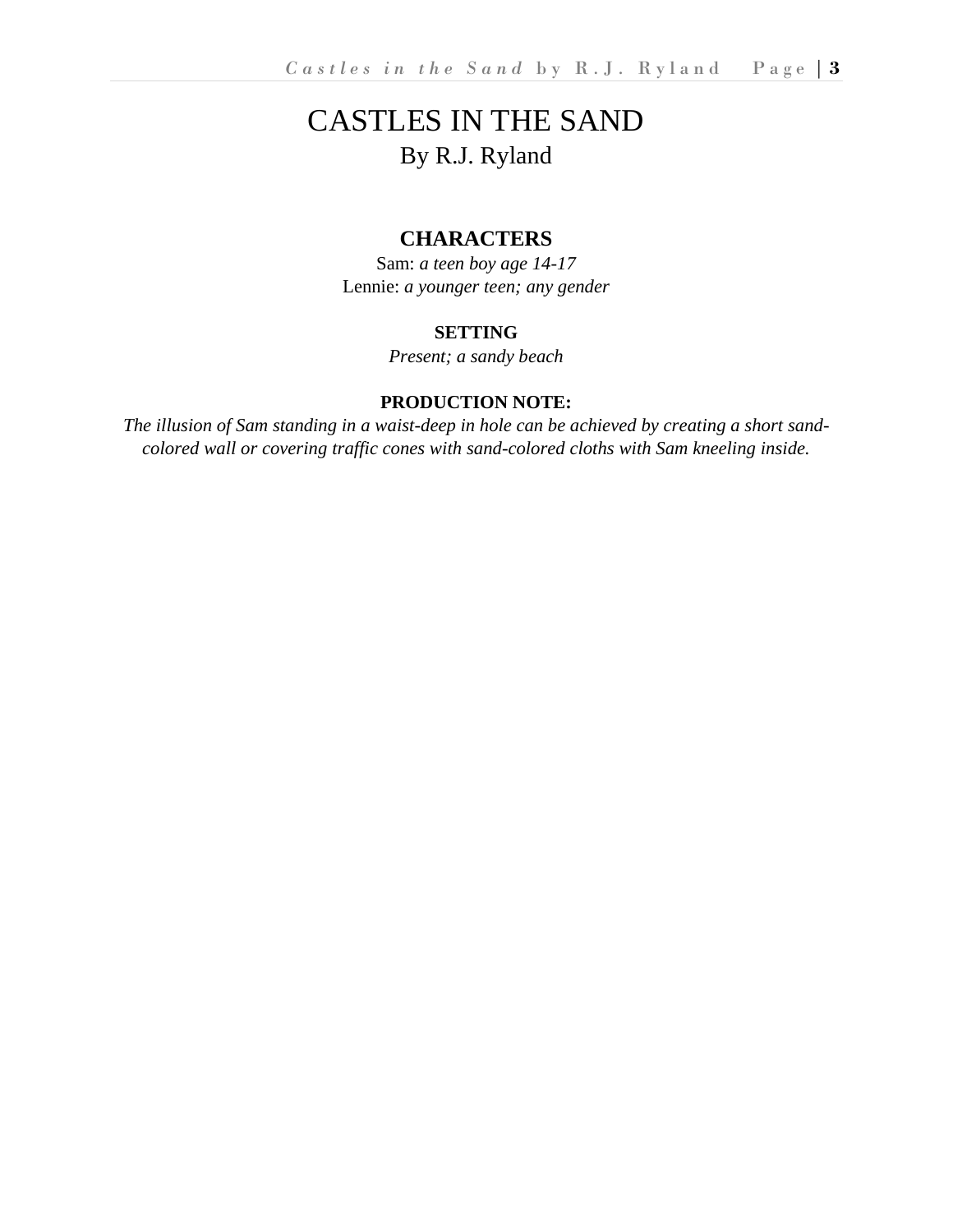# Castles in the Sand By Rebecca Ryland

*(Sees SAM and stops)*

AT RISE: *SAM alone on a beach waist-deep in a hole, filling buckets of sand with a shovel, appearing to build a sand castle. A beach ball bounces onto the stage. SAM does not react to it in any way. After a moment, Lennie, about SAM's age, runs on and picks up the ball.* 

#### LENNIE

Hi.

*SAM does not acknowledge LENNIE.*

LENNIE, *Continued*

What ya doin'?

*No response. LENNIE takes a closer look.*

LENNIE, *Continued*

Looks like you're building a castle.

*SAM turns away; staying on task*

LENNIE, *Continued*

I'm Lennie. And you are…?

*No response.*

### LENNIE, *Continued*

We're getting ready to play a game of volley ball. *(Points)* Up there. My mom makes us use a beach ball so everyone can play, even my little brother, Lonny, who's five. Only he usually just bounces on top of the ball.. Want to play? *(No response; sets ball down)* We're visiting my aunt and uncle who have a vacation home right up there *(Pointing)* where we set up the net. My cousin Joy's supposed to keep me company. What a joke. Joy spends ten hours a day with her face in her phone. My aunt said she had to go out and get some sunshine today so she set up the net. I'm glad. I'm tired of sitting on the beach alone reading all day with no one to talk to. Why don't you join us?

No thanks.

SAM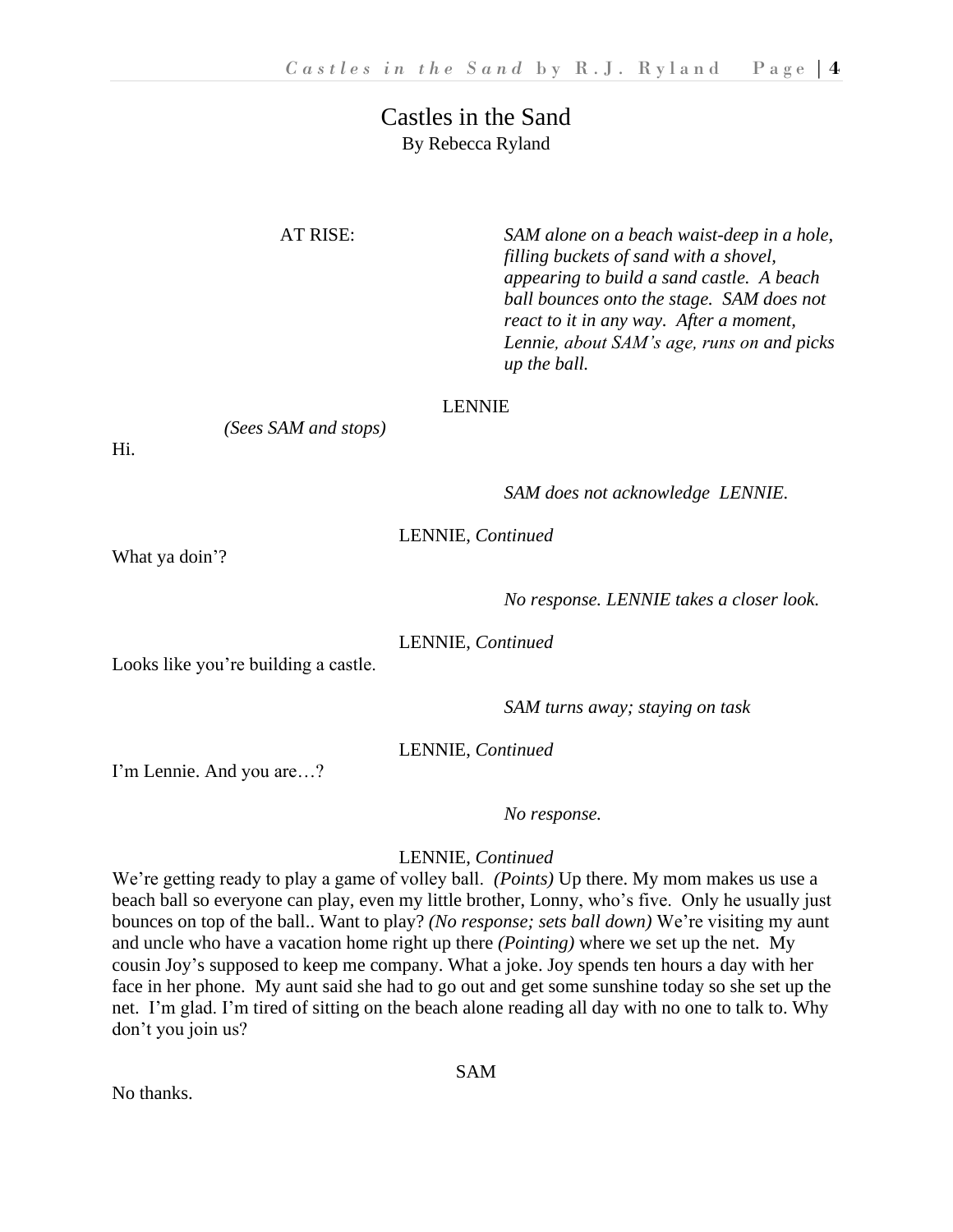You *can* talk. *(Laughs)* Didn't want to say anything just in case you were a mute or something. I just read "The Story of My Life." Not *my* life. Helen Keller's. You know, the girl in "A Miracle Worker?" It was on the summer reading list. I've been practicing sign language. See.

> *SAM looks up just for a moment. LENNIE signs "hello;"*

#### LENNIE, *Continued*

That means "Hello." *(Waves)* Hi.

#### *SAM goes back to his task.*

#### LENNIE, *Continued*

I've never met a mute. But my mom says half her clients start their Zoom sessions *on* mute. *(Laughs again; looks at SAM who does not respond)* Anyway, once they get going, they can't stop talking. And my mom gets paid really well to listen. Come on and join us. There are only four of us, and Lonny really has no clue how to play.

SAM

LENNIE

| I said no. |  |
|------------|--|
|            |  |

Why not?

You don't want to know.

#### LENNIE

*(Moves above SAM)* Sure I do. A kid sees another kid alone on the beach and seems like the right thing to invite him to play. I'd like it if someone asked me. So what's the issue?

| Do I look like I have an issue?    | <b>SAM</b>    |
|------------------------------------|---------------|
| Maybe something.                   | <b>LENNIE</b> |
| No.                                | <b>SAM</b>    |
| You're not very sociable, are you? | <b>LENNIE</b> |
| Go away.                           | SAM           |

### SAM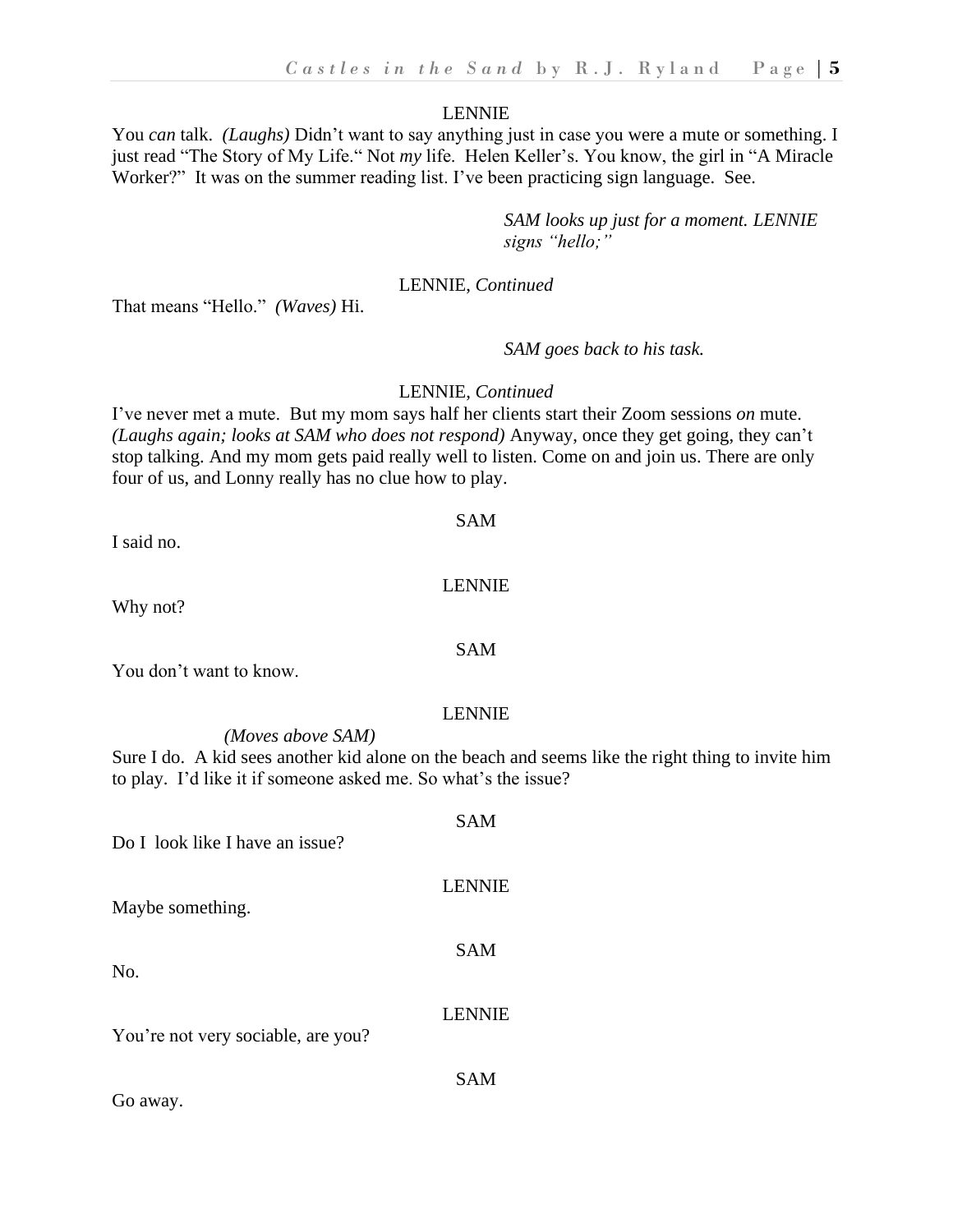See. No wonder you're down here all by yourself.

#### SAM

I'm down here by myself because I want to be. Alone. So go away, okay?

#### LENNIE

I like to be alone sometimes, too. But not three days in a row. *(Pause)* You look tired. Probably all those sirens last night. Kept you awake, too, I bet.

#### *No response.*

#### LENNIE. *Continued*

Didn't find out till this morning what it was all about. Joy's phone pinging woke me up early and we went in the kitchen. Our folks were watching the news. They arrested a man just one block from here. Can you believe it? Said he killed three women. Three! Joy said there'll be more bodies, though. When they dig up the back yard. At the house, I mean. Where they arrested him. I was in bed when the sirens went off. You must have heard them?

#### SAM

Why would I?

#### LENNIE

SAM

Well, if you live anywhere near here—

I don't─

#### LENNIE

It was like they were right outside the front door. I looked out the window and saw a bunch of flashing blue lights. And a search light from a helicopter. I have to admit. I was terrified. You know, when something bad happens and you don't know what it is? My mom came to our room and said everything was okay, not to worry, and we'd talk about it in the morning. She kissed me and helped me back to bed, like I was six not thirteen. But I felt a whole lot better. So, you don't live near here? *(No response)* You, know, you're digging an awfully deep hole there. You been digging all night? My dad and Lonny and I built a sand castle our first day on the beach and the hole wasn't half that deep. Or so big. And it took us *forever*. Till the tide came in and washed it away just like that! *(Snaps fingers)*

#### *LENNIE looks closely at SAM.*

#### LENNIE, *Continued*

It'll be high tide before you know it. You won't want to be standing in that hole much longer. That sand wall around you'll collapse. You'll be stuck up to here *(Puts hand up to neck)* and I'll have to get my dad down here with a shovel to dig you out.

SAM

Do you always talk so much?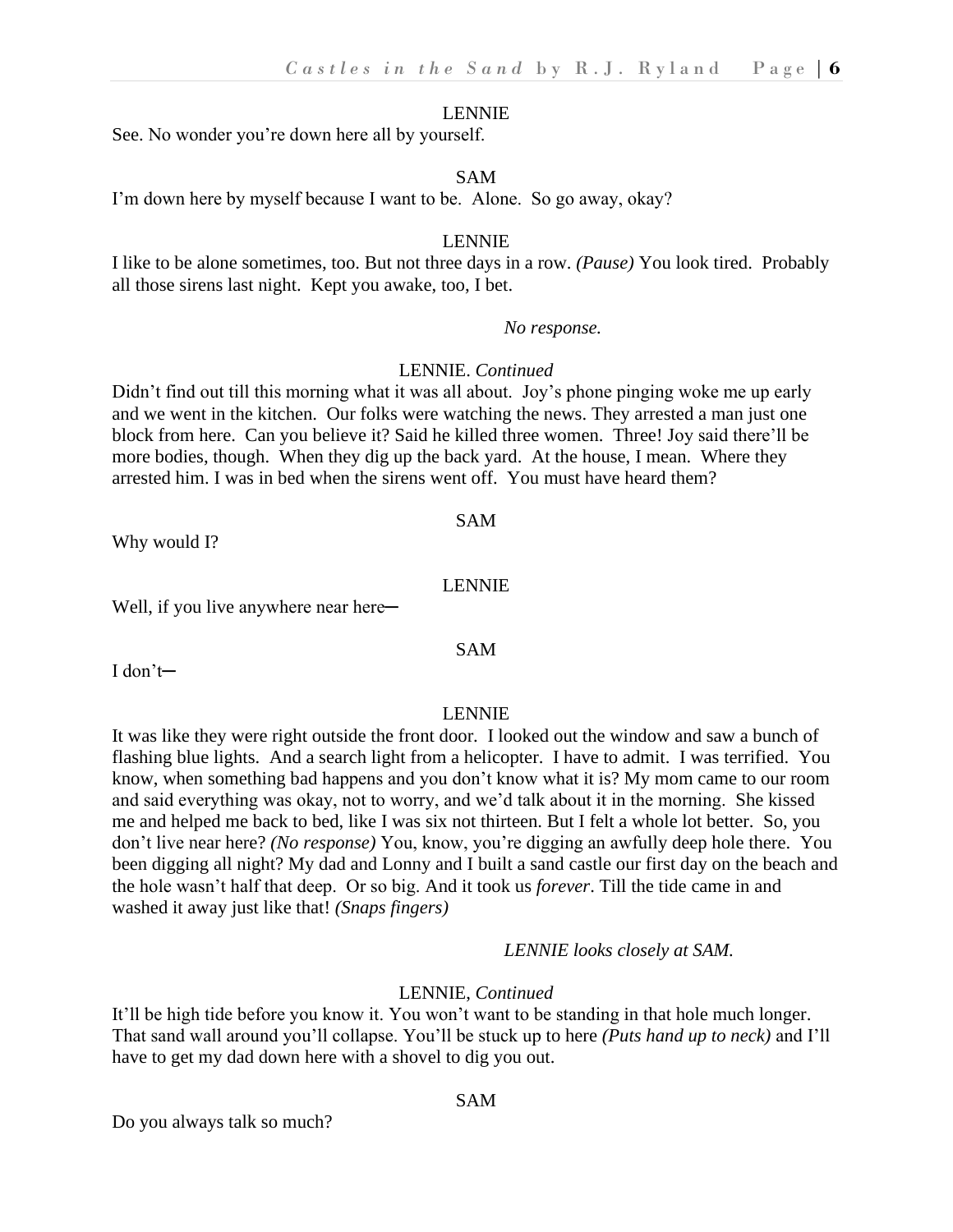LENNIE My mom says I do. Says I should pay her to listen like her clients do. SAM I won't be standing when the tide comes in.

*(Looking all the more intently at SAM)* Hmm.

What?

Mind if I borrow that bucket?

Yes.

#### LENNIE

Just for a minute.

#### *LENNIE takes the bucket. SAM had been filling with sand to dump outside the hole.*

#### SAM

Hey!

#### LENNIE

*(Turning the bucket upside down; sits)* You know, they showed a photo of that man's kid on the news this morning.

#### SAM

What man is that?

#### LENNIE

The one I told you about. The one they arrested.

#### SAM

The madman who killed three women? That psychopath, you mean?

#### LENNIE

Psychopath or Sociopath. My mom's a psychologist, which you may have figured out.. so while we ate breakfast she explained the difference between a psychopath and a sociopath from a *professional* point of view. Then I went to my room and googled it so I could understand what she said. Joy acted like some serial killer getting arrested down the street was the single most

LENNIE

SAM

LENNIE

SAM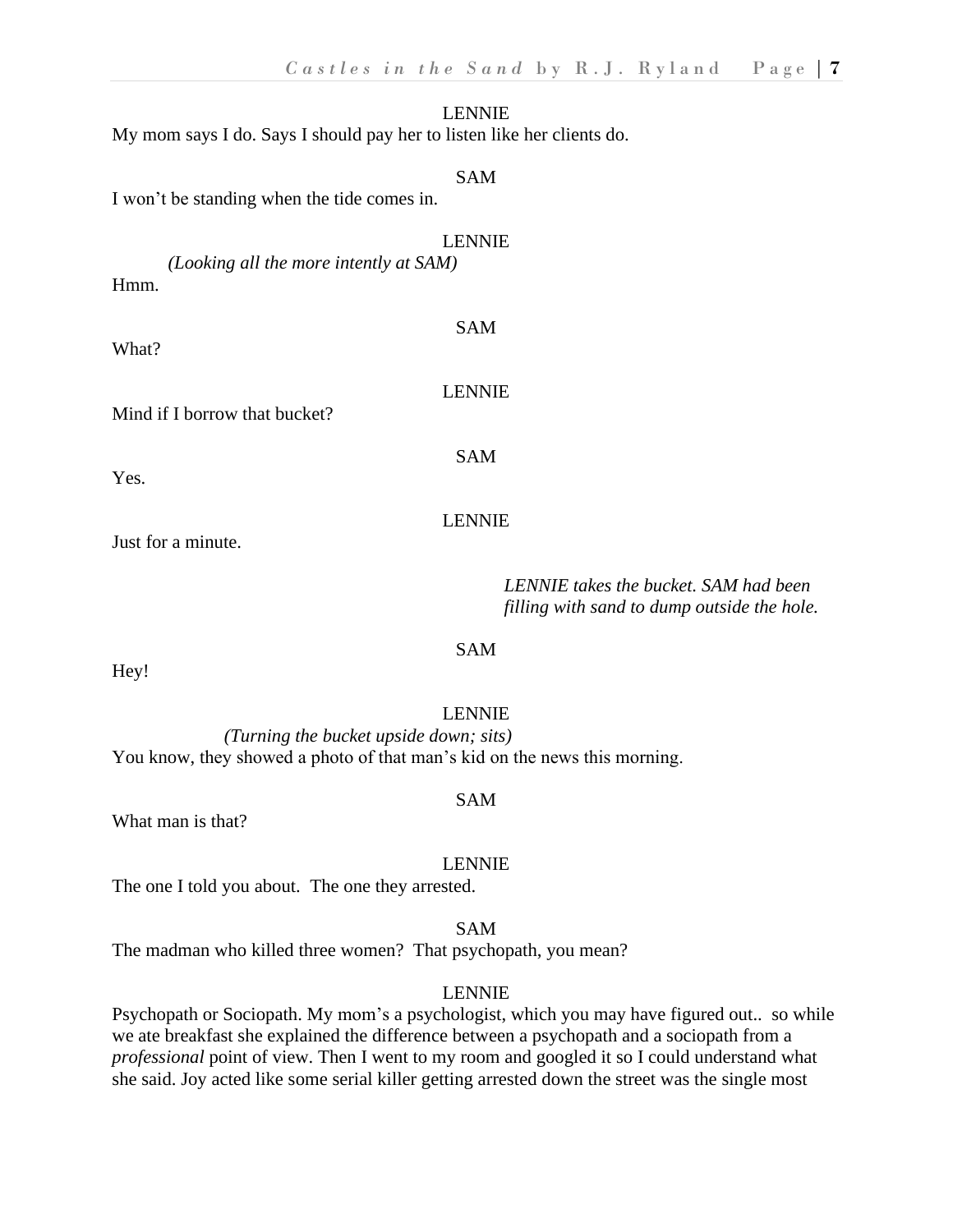#### LENNIE, *Continued*

awesome thing that ever happened in her life and spent the rest of the morning posting about it on Instagram. She's obsessed with true crime podcasts when she isn't texting or posting. Or watching YouTube videos. She stalked him online and showed me his profile photo.

#### SAM

You mean his mugshot?

#### LENNIE

Not him. His kid. Looked like a regular boy who could have been sitting across the aisle from me in English class..

#### SAM

But he isn't. He's the son of a serial killer.

#### LENNIE

And the son of a mother who is desperately worried about him.

#### SAM

Is that why you came down here? Pretending to invite me to play a game? Just to rattle on about some lunatic and his loser kid?

#### LENNIE

The wind blew the ball away. That's why I came down. *(Pause)* But, you do kinda look like him.

So, what if I do?

#### LENNIE

SAM

I don't know.

#### SAM

You think I'm that kid? *(Crawls out of the hole)*

#### LENNIE

Could be. We've been here a week and I haven't seen a single other kid on the beach except you. It's a private beach, you know. *(Stands)*

SAM

Thanks for pointing that out. *(Takes step towards LENNIE)*

#### LENNIE

*(Steps back)* The public beach ends a half block that way.

#### SAM

Didn't know that. Guess that proves I'm not from around here.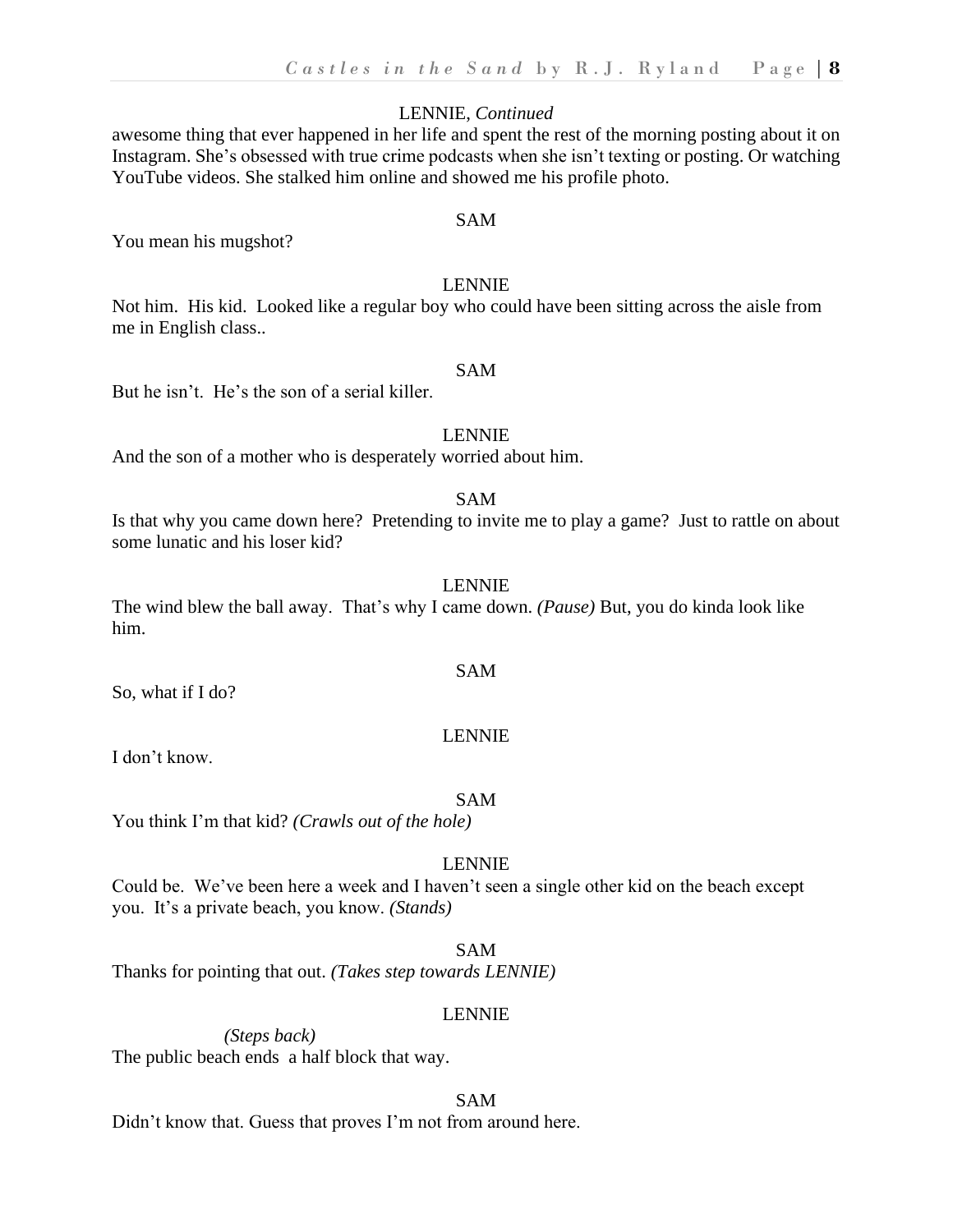*SAM takes another step towards LENNIE.*

#### LENNIE

*(Taking another step back)*

Or you came here thinking no one would see you. I might not have noticed if the ball hadn't rolled so far down the beach.

#### SAM So, now what are you going to do? Go tell your *Psychologist* mother you met a psycho?

| <b>LENNIE</b> |
|---------------|
| <b>SAM</b>    |
| <b>LENNIE</b> |
|               |

No.

Or scream?

No.

#### *LENNIE's cell phone rings. They reach into their pocket for the phone.*

#### SAM, *Continued*

Put it down.

#### LENNIE

I need to answer. I've been gone awhile..

Right. Not much to say now, huh?

#### SAM

*(Looks up at the vacation house)* That her by the net?

*LENNIE looks back up the beach.*

#### LENNIE

SAM

Wave to her.

LENNIE

 $I$ —

Yes.

SAM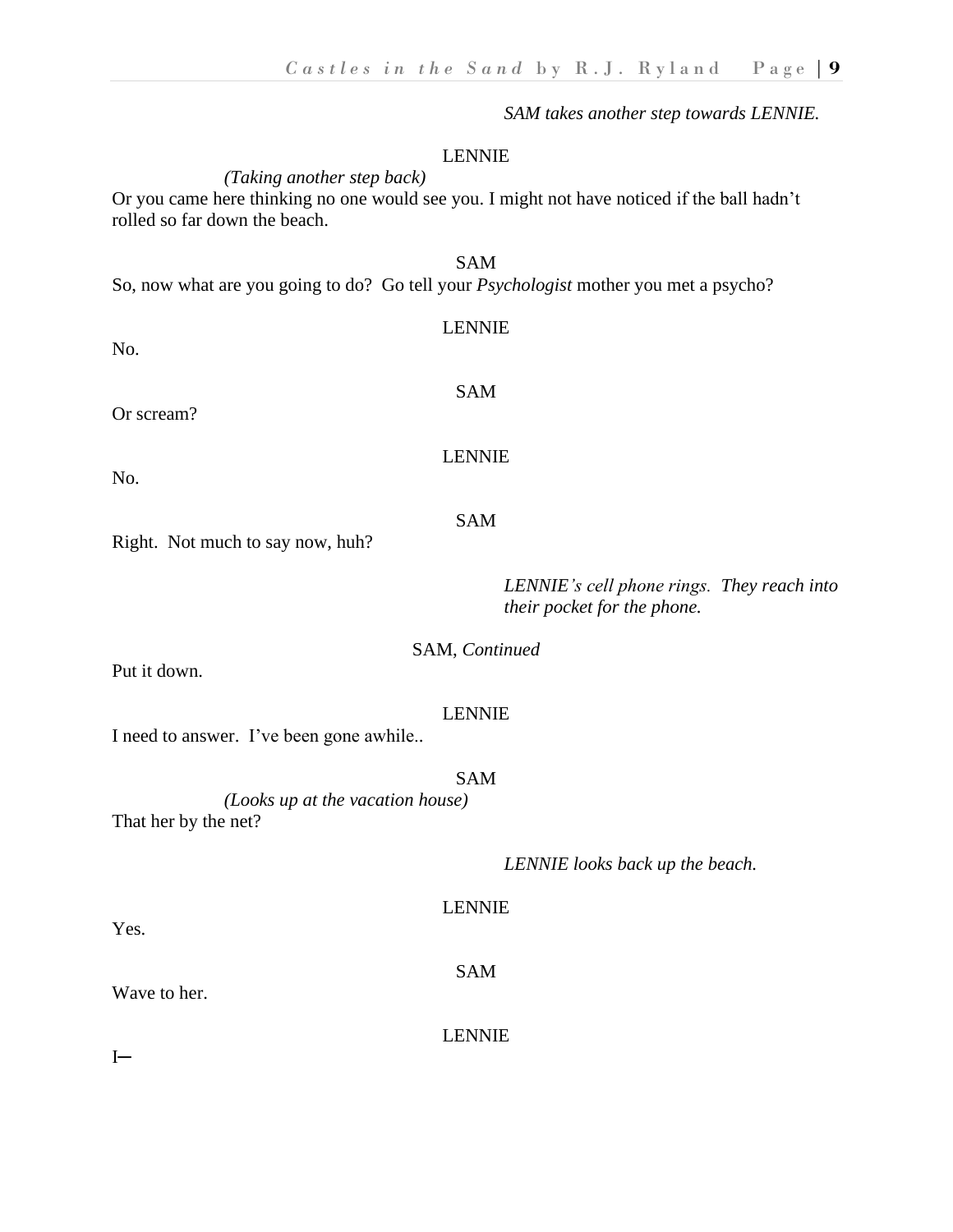SAM

*(Aggressively)*

Wave!

*LENNIE waves; BEAT.*

#### LENNIE

*(Concerned)* She's going back inside.

> *SAM picks up the bucket and heads back into the hole.*

SAM

Put the phone away.

#### LENNIE

Ok.

*LENNIE puts the phone away; SAM goes back to shoveling sand into the bucket.*

LENNIE, *Continued*

*(After a long pause)* I saw her on the news. Your mother. Crying.

| Yeah, well, it's for the best.            | SAM           |
|-------------------------------------------|---------------|
| Running away?                             | <b>LENNIE</b> |
| The apple doesn't fall far from the tree. | <b>SAM</b>    |
| What's that supposed to mean?             | <b>LENNIE</b> |
| There was a sniper on the roof next door. | <b>SAM</b>    |
| Wow                                       | <b>LENNIE</b> |
| I wish they'd shot him.                   | SAM           |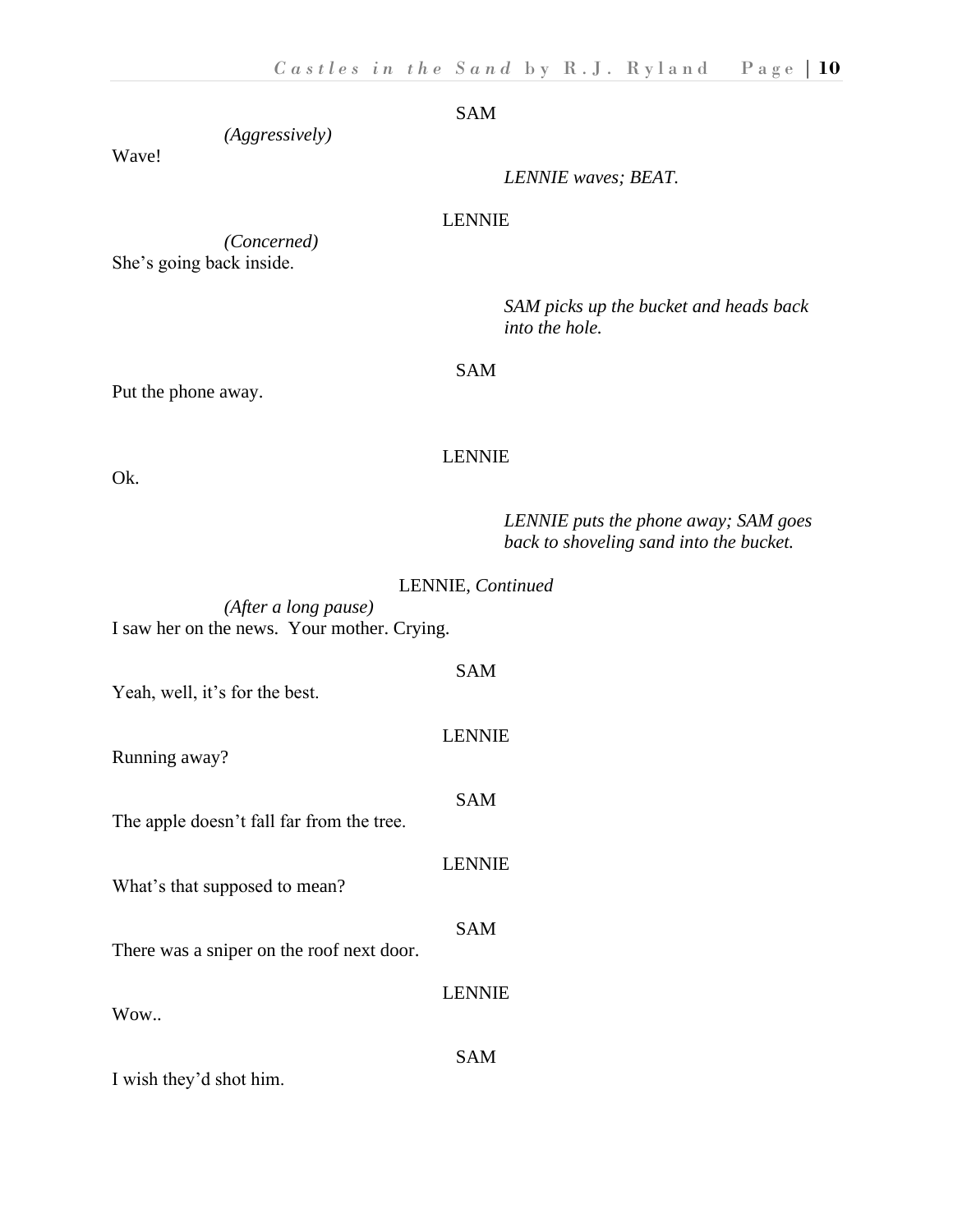What good would that do?

#### SAM

Keep him from ever hurting anyone ever again.

#### LENNIE

Did he do it?

#### SAM

# *(Looks up; during speech comes back out of the hole again)*

Look, I haven't seen my dad in eight years. He shows up yesterday asking if he can stay with us a few days. I didn't even know who he was. An hour later our house is surrounded by cops. I hid in the attic.

#### LENNIE

So, you don't live with him?

#### SAM

He doesn't live with my mom and me so tell your cousin they'll have to look somewhere else for more bodies. They hauled him off in handcuffs with a bag over his head. And took my mother in a patrol car. She must not have told them I was inside. Probably too freaked out to think straight.

#### LENNIE

Wow.

#### SAM

The cops stayed in the house at least an hour. But they never checked the attic. Pretty lame.

*SAM sits on the sand.*

#### LENNIE

*(Also sitting)* If they didn't know you existed... I mean, do serial killers have kids?

#### SAM

That's a stupid question. I'm right in front of you.

#### LENNIE

I know. But whoever thinks about them?

#### SAM

#### *(Jumping to his feet)*

A bunch of people. Like your cousin and a million other insta-stalkers. I got a zillion messages before midnight. Sayin' they're coming for me next. Going to come and get me before I kill, like my father who I don't even know. What a worthless piece of crap I am. That I'm destined for murder. We got the same DNA. Cruel. Hateful messages. Death threats. Kill me before I kill. And half those people were kids I know. From school. From playing ball. From—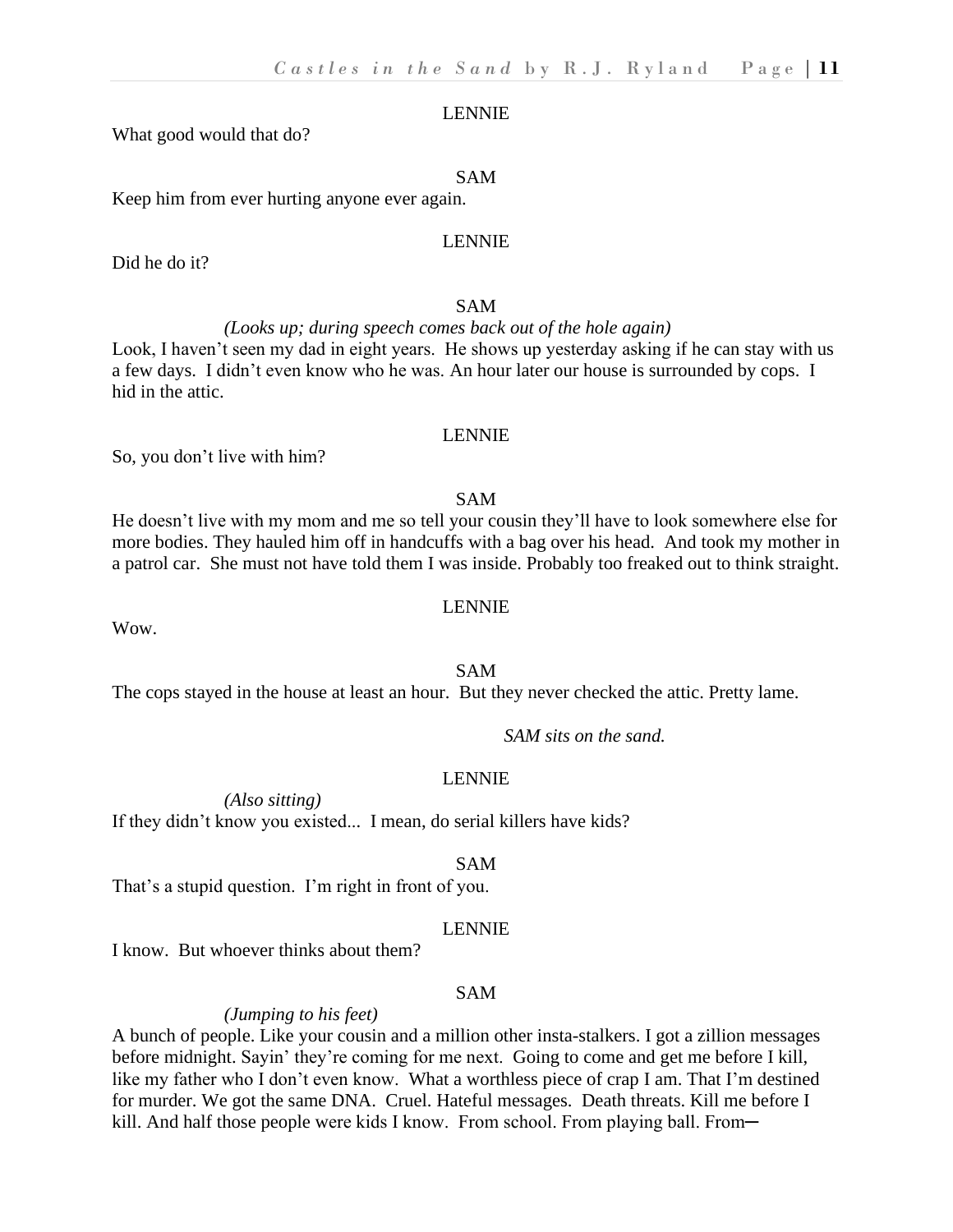I'm sure you're not like him.

SAM

Yeah, well. It crossed your mind. I saw it on your face. When you figured out who I am.

#### LENNIE

Only for a minute.

#### SAM

That's all it takes to destroy someone's whole life. And everyone here and anyone I ever meet anywhere I go, will look at me that exact same way.

#### LENNIE

SAM

But that's not who you are. Right?

How can I know?

*Sits again; LENNIE joins him.*

#### LENNIE

Well, I'm no expert. But Joy told me that sociopaths show signs early on. When they're young. Things like torturing animals and cutting off their heads. Dogs, mostly. Cats sometimes. Have you ever killed a cat?

SAM

LENNIE

Of course not.

See.

SAM

*(Genuinely curious)* What about psychopaths?

#### LENNIE

I think they're kind of the same. Just more cunning and manipulative so you probably wouldn't catch them if they did kill a cat. Or a dog. From what my mom said, and what I read online, it's more about childhood abuse that creates a sociopath and genetics a psychopath.

#### SAM

*(Back to his feet)* There you go. It's in my genes. I'm going to grow up to be just like him. I will.

*SAM returns to the hole.*